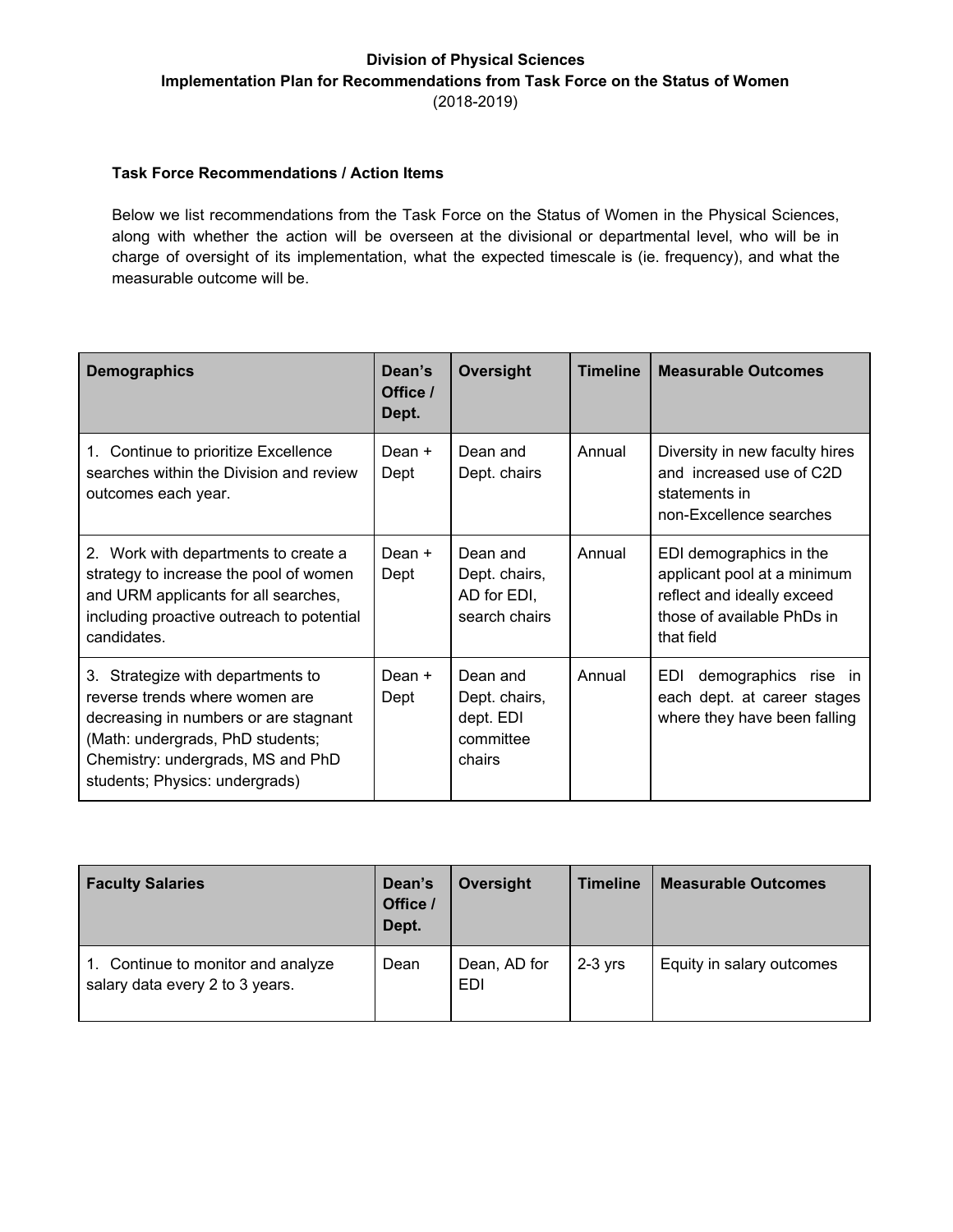### **Division of Physical Sciences Implementation Plan for Recommendations from Task Force on the Status of Women** (2018-2019)

| <b>Faculty Promotion</b>                                                                                                            | Dean's<br>Office /<br>Dept. | Oversight                             | <b>Timeline</b> | <b>Measurable Outcomes</b>                                                                                                                                                              |
|-------------------------------------------------------------------------------------------------------------------------------------|-----------------------------|---------------------------------------|-----------------|-----------------------------------------------------------------------------------------------------------------------------------------------------------------------------------------|
| 1. Continue to collect data on<br>promotions, accelerations, and<br>retentions, and analyze it regularly.                           | Dean                        | Dean, AD for<br><b>EDI</b>            | Annual          | Data are presented annually<br>to dept. chairs (high level<br>results are presented to all<br>faculty intermittently).<br>Equity in promotion,<br>acceleration, and retention<br>rates. |
| 2. Work with departments to make sure<br>that processes for promotions and<br>accelerations are well-documented and<br>transparent. | Dept                        | Dept. chairs,<br>reporting to<br>Dean | Annual          | Communications to faculty<br>clearly state the process.<br>Progress has been made<br>this past year with respect to<br>accelerations.                                                   |
| 3. Implement processes for promotions<br>and accelerations uniformly with an eye<br>towards past differences uncovered.             | Dean +<br>Dept              | Dean, ADs,<br>Dept. chairs            | Annual          | Equity in advancement rates                                                                                                                                                             |
| 4. Implement updated junior faculty<br>mentoring plans, with required regular<br>meetings between mentors and<br>mentees.           | Dept                        | Dept. chairs                          | Annual          | Dept. chairs should annually<br>review the junior mentoring<br>plans and report on<br>outcomes (in terms of<br>required meetings) to Dean                                               |

| Department Leadership and<br><b>Committees</b>                                                                                                                                                                                     | Dean's<br>Office /<br>Dept. | Oversight    | <b>Timeline</b> | <b>Measurable Outcomes</b>                                                                                                       |
|------------------------------------------------------------------------------------------------------------------------------------------------------------------------------------------------------------------------------------|-----------------------------|--------------|-----------------|----------------------------------------------------------------------------------------------------------------------------------|
| 1. Departments should be proactive in<br>recruiting women and URMs to serve and<br>chair influential committees and<br>selectively use women and URMs in<br>roles where they can have the highest<br>impact.                       | Dept                        | Dept. chairs | Annual          | Women and URMs have<br>representation on influential<br>committees, chair<br>committees at rates<br>proportional to availability |
| 2. Service on departmental executive<br>committees (i.e., Council or ABC) should<br>be inclusive. Departments should<br>consider having term limits on this<br>committee, so that more faculty can have<br>opportunities to serve. | Dept                        | Dept. chairs | Annual          | Women and URMs have<br>representation on executive<br>committees. Term limits are<br>established if needed.                      |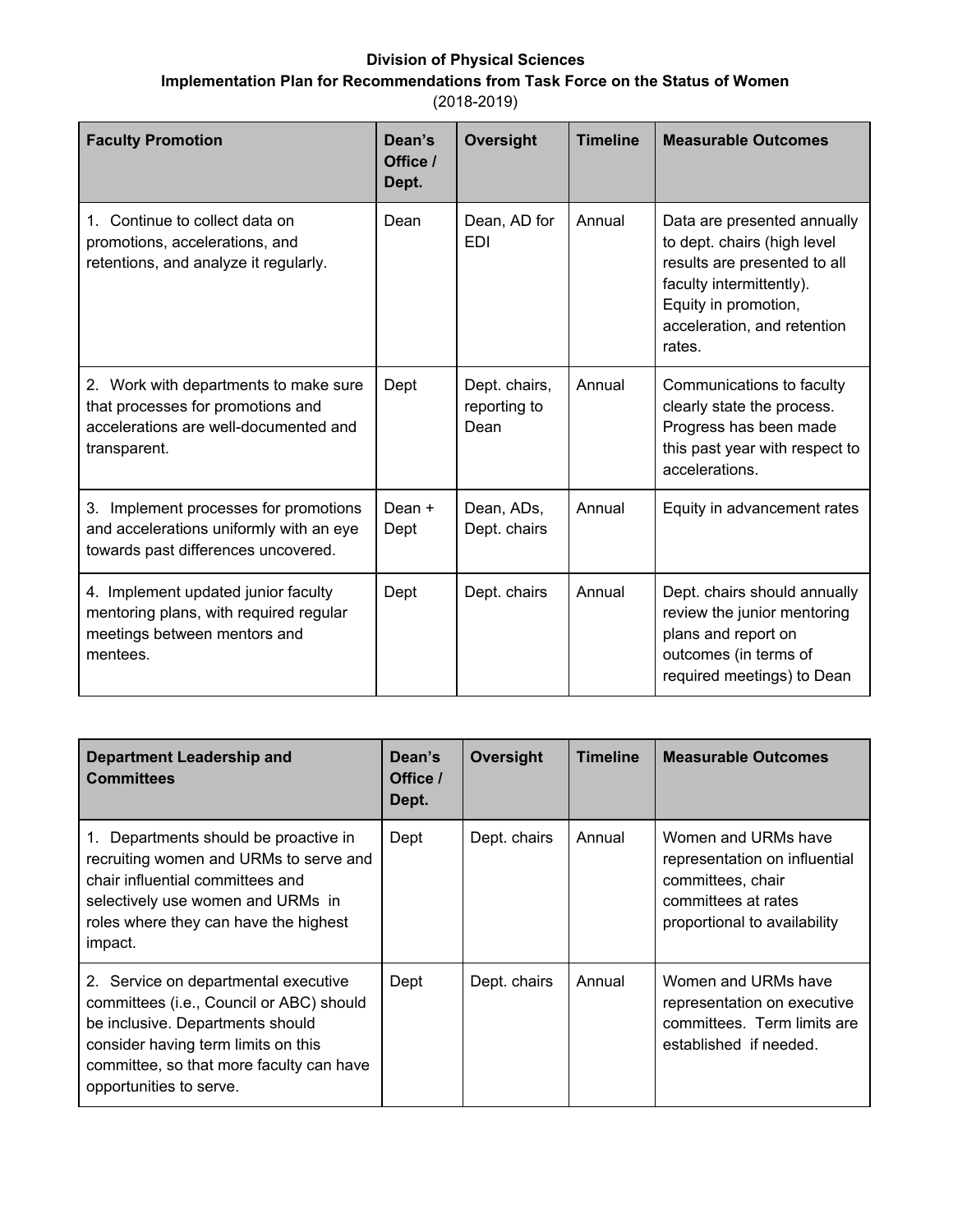#### **Division of Physical Sciences**

**Implementation Plan for Recommendations from Task Force on the Status of Women**

| 3. Continue systematic collection of data<br>for analysis of leadership opportunities<br>and committee service.                                                                                                                            | Dean +<br>Dept | Dean, AD<br>for EDI.<br>Dept. chairs | Annual | Data are presented annually<br>to dept. chairs (high level<br>results to all faculty<br>intermittently). Equity in<br>leadership opportunities. |
|--------------------------------------------------------------------------------------------------------------------------------------------------------------------------------------------------------------------------------------------|----------------|--------------------------------------|--------|-------------------------------------------------------------------------------------------------------------------------------------------------|
| 4. Department chairs should consult with<br>the Dean's office before finalizing<br>committee assignments, including<br>leadership opportunities and search<br>committee assignments, to ensure equity<br>and inclusion for women and URMs. | Dean +<br>Dept | Dean, ADs,<br>Dept. chairs           | Annual | Communication between<br>dean's office and dept. chair<br>every spring quarter or<br>summer before committees<br>are finalized                  |

| <b>Graduate Student Advancement and</b><br><b>Retention</b>                                                                                                                                                                                                                | Dean's<br>Office /<br>Dept. | Oversight                                                                | <b>Timeline</b> | <b>Measurable Outcomes</b>                                                                                                                            |
|----------------------------------------------------------------------------------------------------------------------------------------------------------------------------------------------------------------------------------------------------------------------------|-----------------------------|--------------------------------------------------------------------------|-----------------|-------------------------------------------------------------------------------------------------------------------------------------------------------|
| 1. Departments should put more focus<br>on recruiting women and URMs during<br>the graduate admissions process and<br>consider best practices for the<br>recruitment of women and, separately,<br>URM, in consultation with Student<br>Success Center.                     | Dept                        | Dept. chair,<br>graduate<br>admissions<br>chair                          | Annual          | Increased fraction of women<br>and URM applicants and<br>graduate students                                                                            |
| 2. Departments should maintain holistic<br>admissions for graduate students to help<br>ensure that a diverse group of students<br>are admitted to our programs.                                                                                                            | Dept                        | Dept. chair,<br>graduate<br>admissions<br>chair, report<br>to Dean       | Annual          | Increased EDI demographics<br>of graduate students in our<br>programs                                                                                 |
| 3. Continue to maintain statistics on<br>equity both during the admissions<br>process and advancement through the<br>graduate program, including retention.<br>Use campus dashboard on graduate<br>admissions, create annual report to<br>disseminate to faculty and dean. | Dept                        | Graduate<br>admissions<br>cmt., dept.<br><b>EDI</b><br>committee         | Annual          | Department will establish<br>targets, present report to<br>faculty and dean annually,<br>and have action plan to<br>address inequities                |
| 4. Work with departments to create<br>more systematic collection of data on<br>qualifying exams. This should be<br>overseen by departments and collected<br>and reported annually.                                                                                         | Dept                        | <b>Student</b><br>Affairs staff,<br>report to<br>Dept. chair<br>and Dean | Annual          | Dept. chair will present<br>analysis each year to Dean<br>and/or department EDI cmt.<br>(and faculty intermittently).<br>Equity in advancement rates. |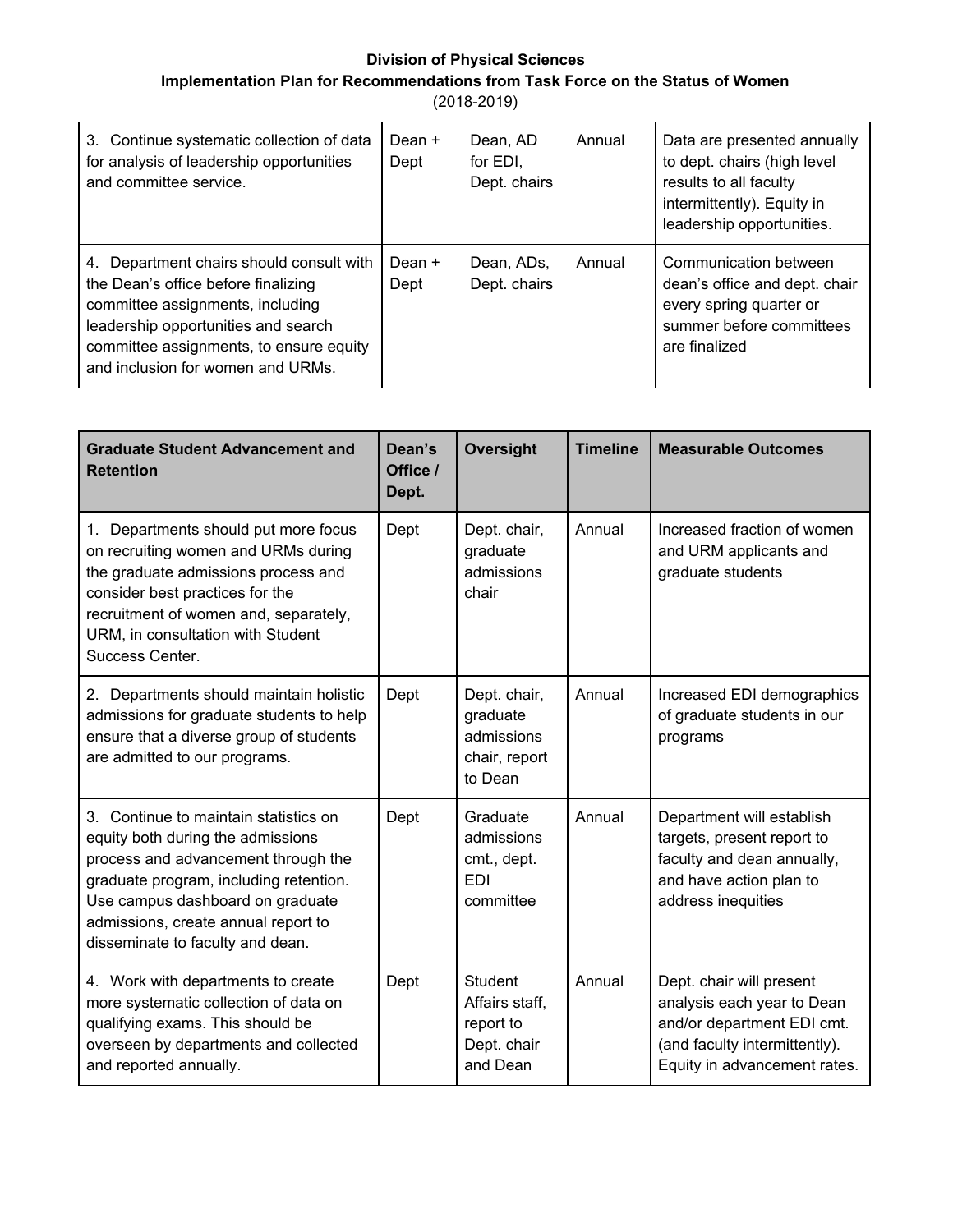#### **Division of Physical Sciences**

# **Implementation Plan for Recommendations from Task Force on the Status of Women**

| 5. Departments should consider the<br>role, importance, and content of<br>background courses for incoming<br>students, advising of incoming students,<br>and the need to identify students whose<br>background may be lacking, in order to<br>help prepare students for qualifying<br>exams. | Dept | Dept. chair,<br>chair of<br>graduate<br>advising<br>committee,<br>consult EDI<br>cmt. | Annual | Each department will<br>develop and implement a<br>plan to address this issue. |
|----------------------------------------------------------------------------------------------------------------------------------------------------------------------------------------------------------------------------------------------------------------------------------------------|------|---------------------------------------------------------------------------------------|--------|--------------------------------------------------------------------------------|
|----------------------------------------------------------------------------------------------------------------------------------------------------------------------------------------------------------------------------------------------------------------------------------------------|------|---------------------------------------------------------------------------------------|--------|--------------------------------------------------------------------------------|

| <b>Student and Faculty Awards</b>                                                                                                                           | Dean's<br>Office /<br>Dept. | Oversight                                                         | <b>Timeline</b> | <b>Measurable Outcomes</b>                                                                                                                                            |
|-------------------------------------------------------------------------------------------------------------------------------------------------------------|-----------------------------|-------------------------------------------------------------------|-----------------|-----------------------------------------------------------------------------------------------------------------------------------------------------------------------|
| 1. Continue to maintain statistics on<br>equity in student awards and report<br>results to departments.                                                     | Dept                        | Student<br>Affairs staff.<br>report to<br>Dept. chair<br>and Dean | Annual          | Dept. chair will present<br>analysis each year to Dean<br>and/or department EDI cmt.<br>(and faculty intermittently).<br>Equity in student award<br>nomination rates. |
| 2. Consider maintaining data on faculty<br>awards, including both nominations and<br>award outcomes, to help ensure equity at<br>the faculty level as well. | Dept                        | Dept chair,<br>Awards<br>chair                                    | Annual          | Dept. chair will present<br>analysis each year to Dean<br>and/or department EDI cmt.<br>(and faculty intermittently).<br>Equity in faculty award<br>nomination rates. |

| <b>Undergraduate Research Participation</b>                          | Dean's<br>Office /<br>Dept. | Oversight                                             | <b>Timeline</b> | <b>Measurable Outcomes</b>            |
|----------------------------------------------------------------------|-----------------------------|-------------------------------------------------------|-----------------|---------------------------------------|
| Continue to monitor participation in<br>199 courses every few years. | Dept                        | Student<br>Affairs staff,<br>report to<br>Dept. chair | $2-3$ yrs       | Equity in 199 participation<br>rates. |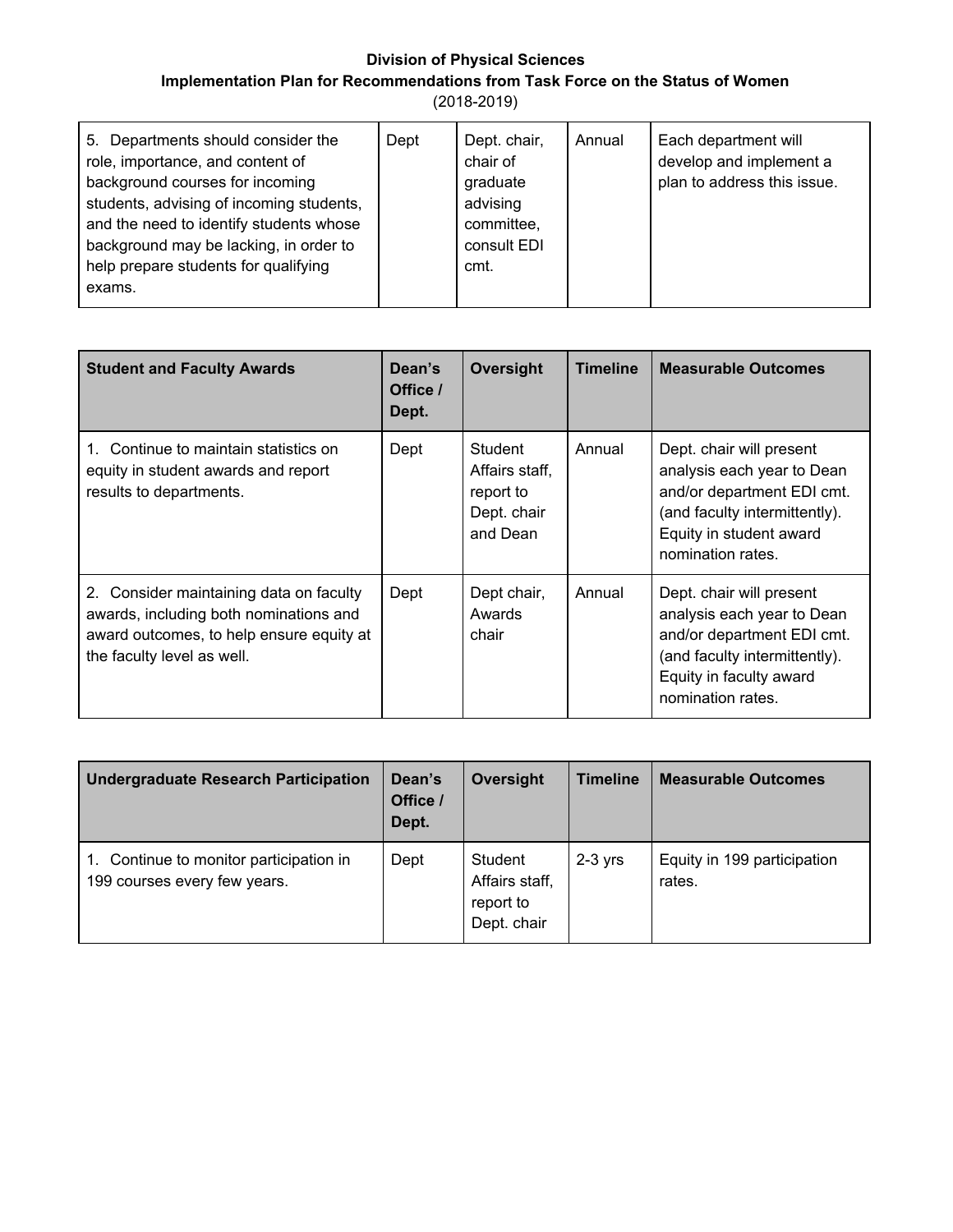## **Division of Physical Sciences Implementation Plan for Recommendations from Task Force on the Status of Women**

| <b>Other Recommendations</b>                                                                                                                                                                                                                                                                                                                                    | Dean's<br>Office /<br>Dept. | Oversight                                        | <b>Timeline</b> | <b>Measurable Outcomes</b>                                                                                                                                                                                                 |
|-----------------------------------------------------------------------------------------------------------------------------------------------------------------------------------------------------------------------------------------------------------------------------------------------------------------------------------------------------------------|-----------------------------|--------------------------------------------------|-----------------|----------------------------------------------------------------------------------------------------------------------------------------------------------------------------------------------------------------------------|
| 1. Implementation of these<br>recommendations will require leadership<br>and cooperation within the departments<br>and across the division.                                                                                                                                                                                                                     | Dean                        | Dean,<br>Dept.<br>chairs, AD<br>for EDI          | $2-3$ yrs       | Implementation plan<br>developed and acted upon                                                                                                                                                                            |
| 2. Mentorship of faculty and students by<br>faculty needs to be a high priority.<br>Departments should review and consider<br>updating mentoring plans for<br>undergraduate and graduate students.                                                                                                                                                              | Dept.                       | Dept. chair                                      | $2-3$ yrs       | Departmental mentoring<br>plans are implemented as<br>described above. Mentoring<br>plans for undergraduate and<br>graduate students are<br>updated and implemented.                                                       |
| 3. Establish a divisional committee to<br>continue the work of the task force. This<br>new committee should create a plan to<br>monitor gender equity issues, perhaps on<br>an annual basis, and may also want to<br>consider issues related to intersectionality<br>and underrepresented minority faculty that<br>may lead to additional recommendations.      | Dean                        | AD for EDI,<br>Divisional<br>EDI cmt.<br>members | $2-3$ yrs       | Divisional EDI committee in<br>place and in future years<br>needs to continue the effort<br>as related to intersectionality<br>and URM faculty. Create an<br>annual<br>report<br>with<br>EDI<br>outcomes for the division. |
| 4. Department chairs should have<br>diversity and equity training when they<br>begin their positions. Department chairs<br>should also be evaluated on their efforts<br>related to equity, diversity, and inclusion.<br>It may be equally important to train vice<br>chairs, MSOs, and members of leadership<br>councils and graduate admissions<br>committees. | Dean                        | Dean +<br>Dept.<br>chairs                        |                 | Faculty<br>leadership<br>in<br>positions will be trained on<br>EDI issues regularly and<br>implement<br>university<br>policies effectively.                                                                                |
| 5. Consider development of an NSF<br>ADVANCE grant to continue efforts to<br>create a more inclusive environment.                                                                                                                                                                                                                                               | Dean                        | Dean and<br>AD for EDI                           |                 | <b>NSF</b><br>Hired<br>former<br><b>ADVANCE</b><br>officer<br>as a<br>consultant to help decide<br>whether<br>to<br>pursue this;<br>decided not to at this time.                                                           |
| 6. Future analysis for all three<br>departments within the division should be<br>done in a systematic manner working with<br>an analyst.                                                                                                                                                                                                                        | Dean +<br>Dept              | Dean, AD<br>for EDI,<br>Dept.<br>chairs          | $2-3$ yrs       | Division and departments<br>should<br>devote<br>find<br><b>or</b><br>resources for gathering and<br>analyzing statistics.<br>May<br>require hiring an EDI analyst<br>at the divisional level.                              |